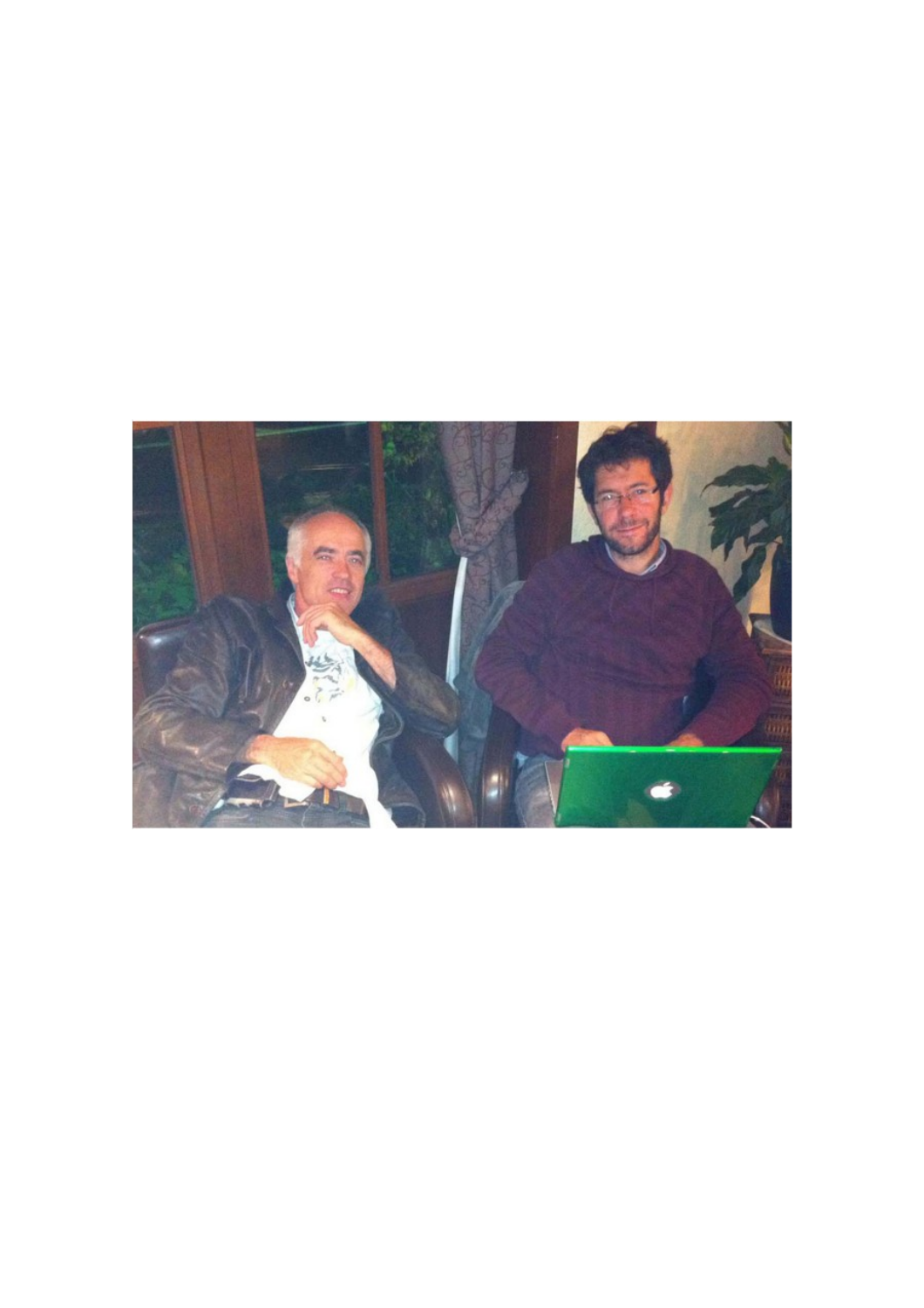#### **IMPORTANT**

**Sound measured in decibels is not relevant under water. Decibels are valid only when the sound waves are airborne. That is why we have not measured them in decibels. Technically speaking, a decibel is a unit that measures the pressure difference between two states, and traditional experience at 1W under 1m gives a value in "SPL" (sound pressure level) dB in reference to the value of 0 dB SPL (20 micropascals) which is the hearing threshold at 1 kHz airborne. Under water, the hearing threshold is 1 micropascal at 1kHz and corresponds to the reference 0 dB "SL" (sound level). To my knowledge, this reference is never used. Therefore, we can say that underwater perception thresholds are 30 to 50 dB above airborne thresholds measured. Although some manufacturers show sound pressure values in dB "SPL", it should be noted that this value cannot be implemented in dB "SL".**

## *7.1.2.2 Experimental conditions*

On 29<sup>th</sup> September 2008, three speakers of the H062m type were measured in the IFREMER laboratory test tank in La Seyne-sur-Mer, near Toulon. The speakers were later labelled HP1, HP2 and HP3.

The test tank is a pit measuring 10 x 15 metres with a depth of 6 metres. A Faze brand amplifier was used (the frequency response was measured at output to assess the contribution of the amplifier in the audio chain). For all measurements, the amplifier settings were identical. A hydrophone, model B&K 8103, was used for these evaluations. The excitation signal was a sweep of 30 seconds generated by Altiverb, as for all the measurements in the Mathis pool.



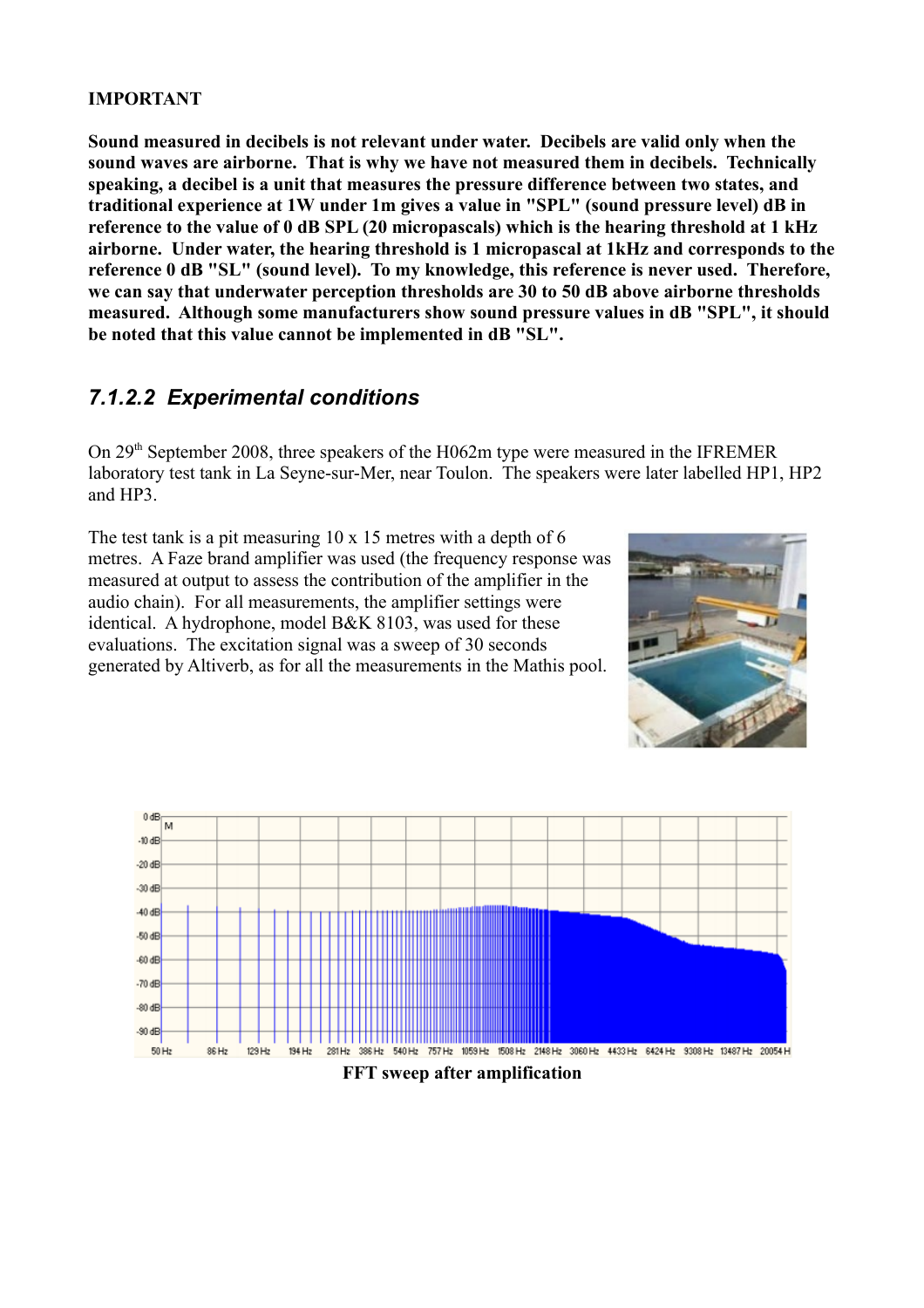

### *7.1.2.3 Frequency responses*



**HP2 at 1 metre in the axis**

Measurements were taken one metre from the speaker, at a depth of 2.50 m.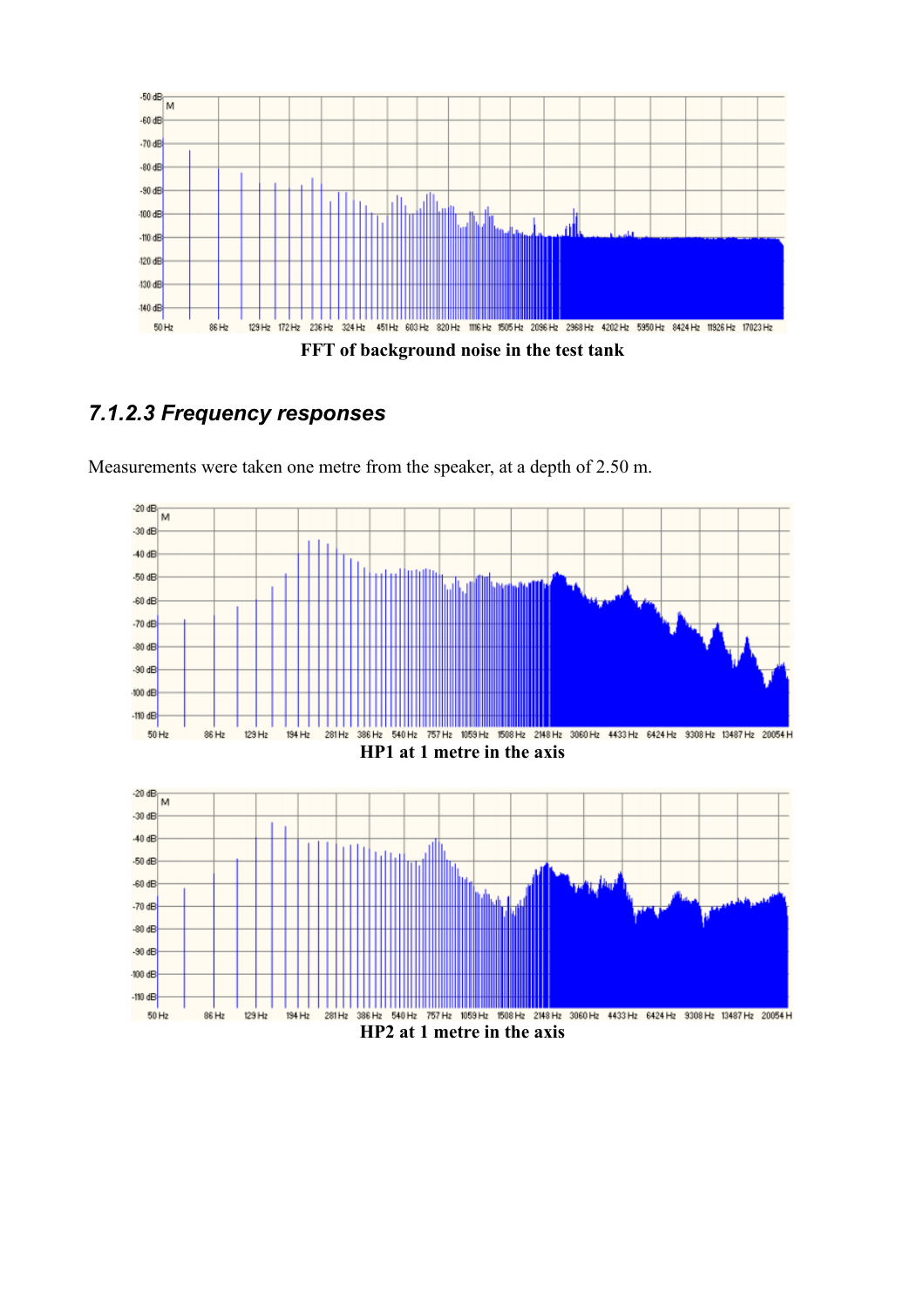

# *7.1.2.4 Directivity*



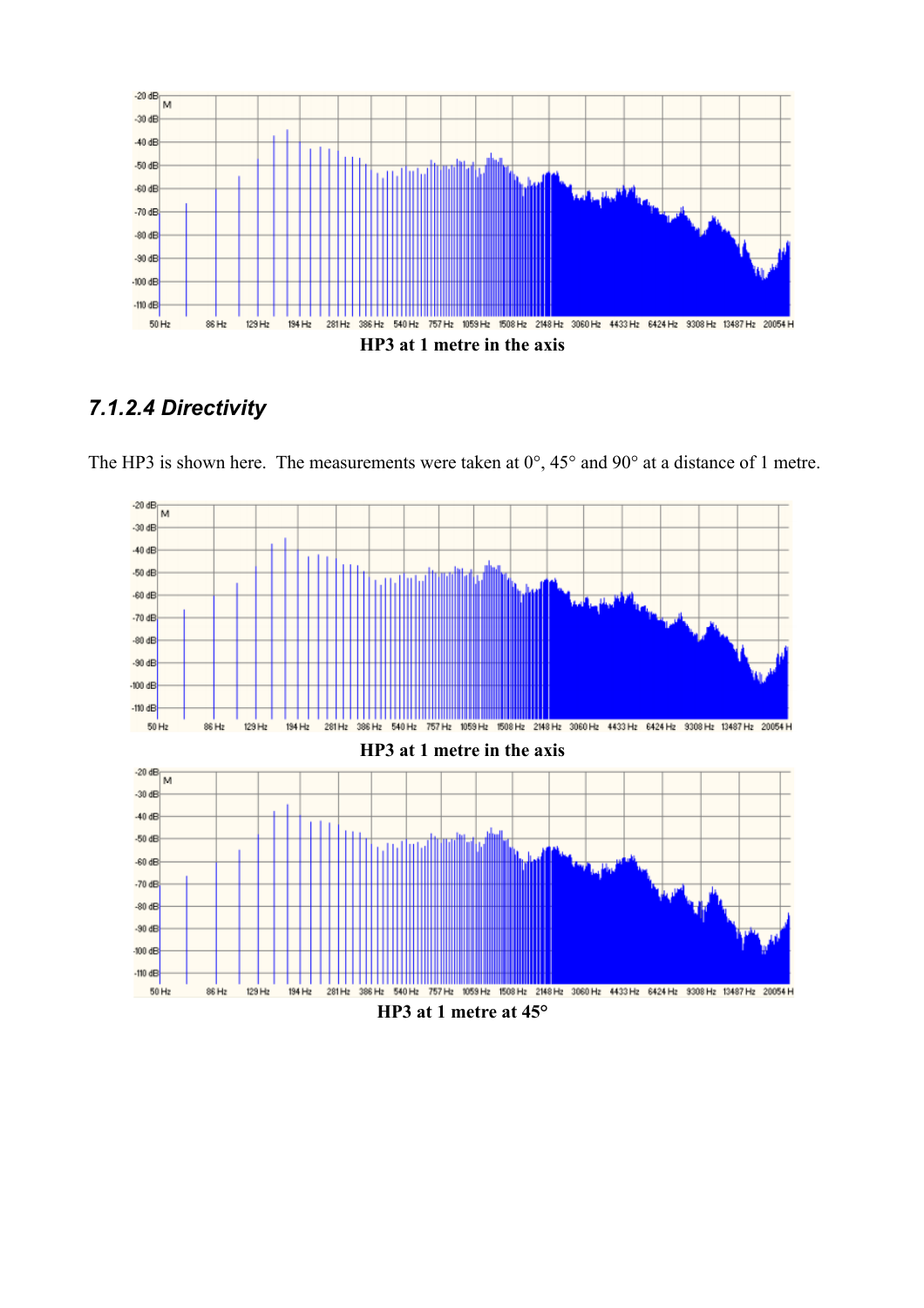

#### *7.1.2.5 Argument*

The first three axial modes of the tank are at frequencies of 50 Hz, 75 Hz and 135 Hz; they do not appear on the response curves. The 50Hz and 75Hz frequencies are below the bandwidth of the speakers, and the frequency of 135 Hz (corresponding to a water depth of 5.50 m) does not appear. In addition, the tank is located near the sea and is built in waterlogged soil, meaning that the sound waves travel through the ground quite well. It is therefore well anchored and has less significant vibratory activity than the Mathis pool. The tank can be considered as relatively neutral, with a low "acoustic fingerprint" (see hyp No. 2, page 59) and the measured response curves are largely attributable to the speakers. The measurements are quite different from one speaker to another, especially the HP2. The HP1 and HP3 are more alike, and their actual response curves (after offset against the output of the amplifier) are shown below:



From 350Hz to 5kHz, the indicators remain in the range of 10 dB, on the contrary, the two speakers show a presence peak in the lower midrange (between 100 Hz and 300 Hz) and have a pronounced loss in the trebles (-12 dB by octave from 5 kHz) with peaks (+10 dB) at 8k, 11k and 15kHz.